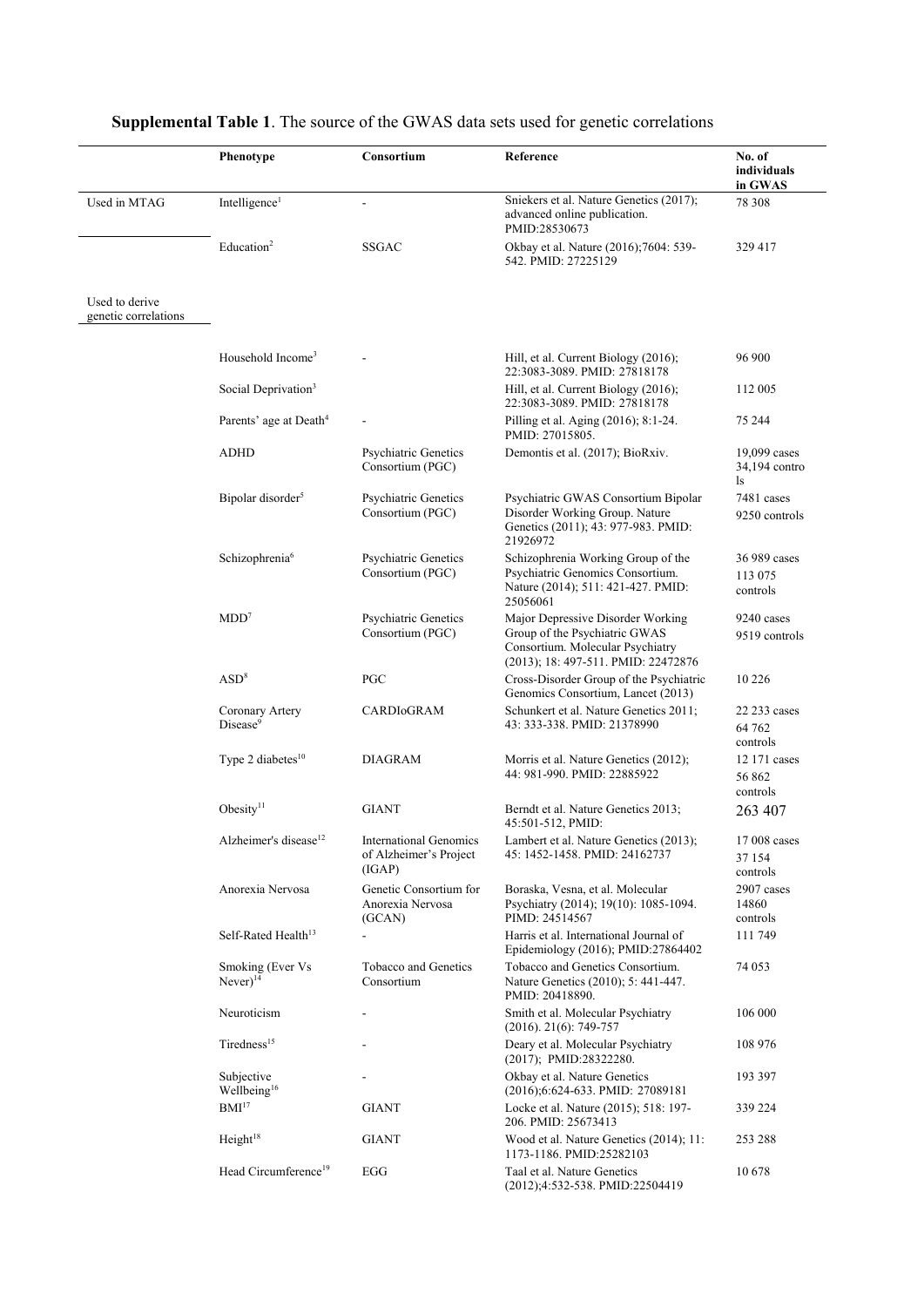| $Chronotype^{20}$                |              | Jones et al. PLoS Genetics<br>$(2016):$ PMID:27494321              | 128 266 |
|----------------------------------|--------------|--------------------------------------------------------------------|---------|
| Sleep Duration <sup>20</sup>     | -            | Jones et al. PLoS Genetics<br>$(2016)$ :PMID:27494321              | 128 266 |
| Age at First Birth <sup>21</sup> | <b>SSGAC</b> | Barban et al. Nature Genetics<br>(2016):12;1462-1472.PMID:27798627 | 222 037 |
| Number of Children <sup>21</sup> | <b>SSGAC</b> | Barban et al. Nature Genetics<br>(2016):12;1462-1472.PMID:27798627 | 318 863 |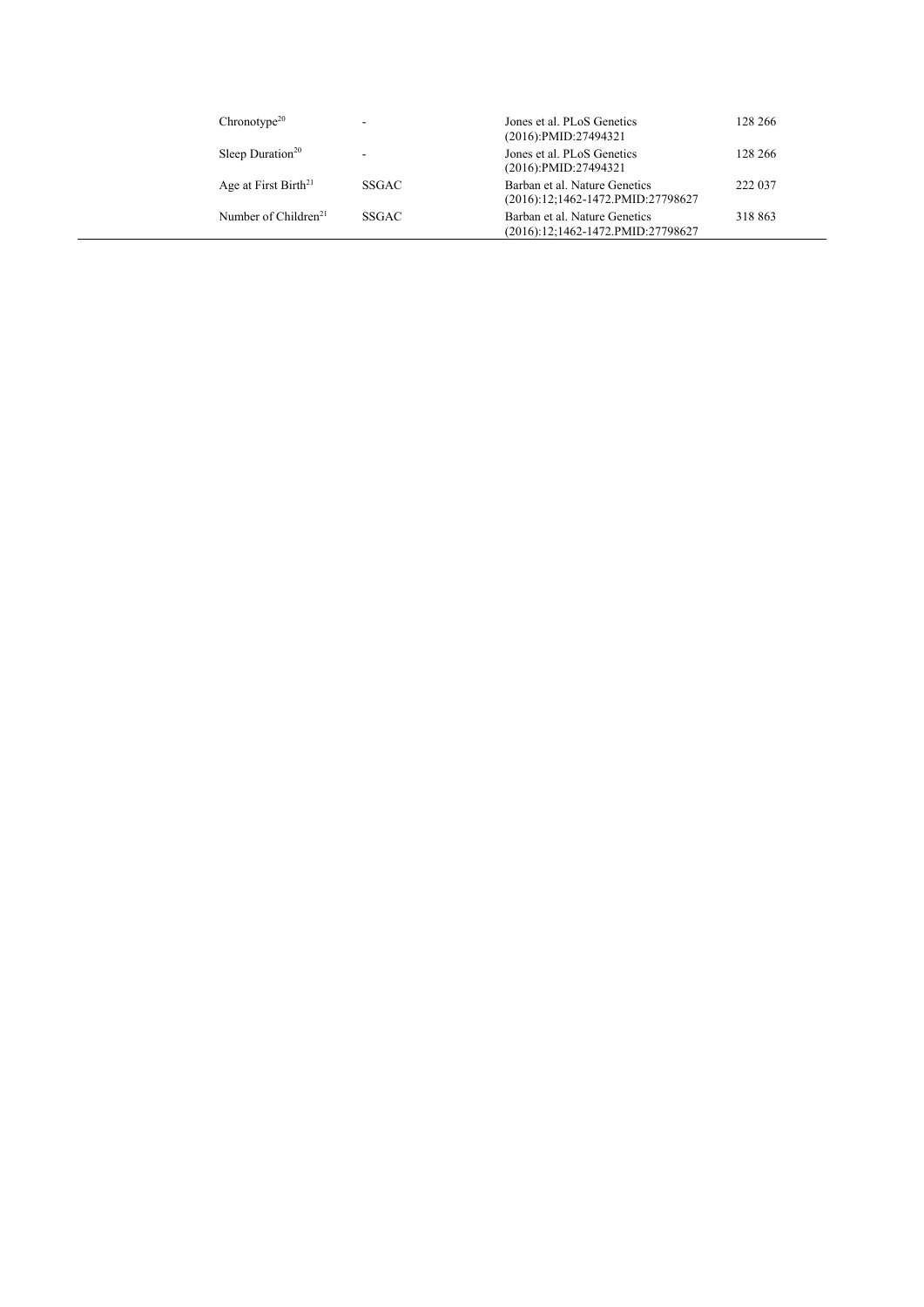## References

- 1. Sniekers S, Stringer S, Watanabe K, Jansen PR, Coleman JR, Krapohl E *et al.* Genome-wide association meta-analysis of 78,308 individuals identifies new loci and genes influencing human intelligence. *Nat Genet* 2017.
- 2. Okbay A, Beauchamp JP, Fontana MA, Lee JJ, Pers TH, Rietveld CA *et al.* Genome-wide association study identifies 74 loci associated with educational attainment. *Nature* 2016; **533**(7604)**:** 539-542.
- 3. Hill WD, Hagenaars SP, Marioni RE, Harris SE, Liewald DC, Davies G *et al.* Molecular genetic contributions to social deprivation and household income in UK Biobank. *Curr Biol* 2016; **26**(22)**:** 3083-3089.
- 4. Pilling LC, Atkins JL, Bowman K, Jones SE, Tyrrell J, Beaumont RN *et al.* Human longevity is influenced by many genetic variants: evidence from 75,000 UK Biobank participants. *Aging (Albany NY)* 2016; **8**(3)**:** 547.
- 5. Psychiatric GWAS Consortium Bipolar Disorder Working Group. Large-scale genome-wide association analysis of bipolar disorder identifies a new susceptibility locus near ODZ4. *Nat Genet* 2011; **43**(10)**:** 977-983.
- 6. Schizophrenia Working Group of the Psychiatric Genomics Consortium. Biological insights from 108 schizophrenia-associated genetic loci. *Nature* 2014; **511**(7510)**:** 421-427.
- 7. Ripke S, Wray NR, Lewis CM, Hamilton SP, Weissman MM, Breen G *et al.* A mega-analysis of genome-wide association studies for major depressive disorder. *Mol Psychiatry* 2013; **18**(4)**:**  497-511.
- 8. Cross-Disorder Group of the Psychiatric Genomics Consortium. Identification of risk loci with shared effects on five major psychiatric disorders: a genome-wide analysis. *Lancet* 2013; **381**(9875)**:** 1371–1379.
- 9. Schunkert H, König IR, Kathiresan S, Reilly MP, Assimes TL, Holm H *et al.* Large-scale association analysis identifies 13 new susceptibility loci for coronary artery disease. *Nat Genet* 2011; **43**(4)**:** 333-338.
- 10. Morris AP, Voight BF, Teslovich TM, Ferreira T, Segre AV, Steinthorsdottir V *et al.* Large-scale association analysis provides insights into the genetic architecture and pathophysiology of type 2 diabetes. *Nat Genet* 2012; **44**(9)**:** 981.
- 11. Berndt SI, Gustafsson S, Mägi R, Ganna A, Wheeler E, Feitosa MF *et al.* Genome-wide metaanalysis identifies 11 new loci for anthropometric traits and provides insights into genetic architecture. *Nat Genet* 2013; **45**(5)**:** 501-512.